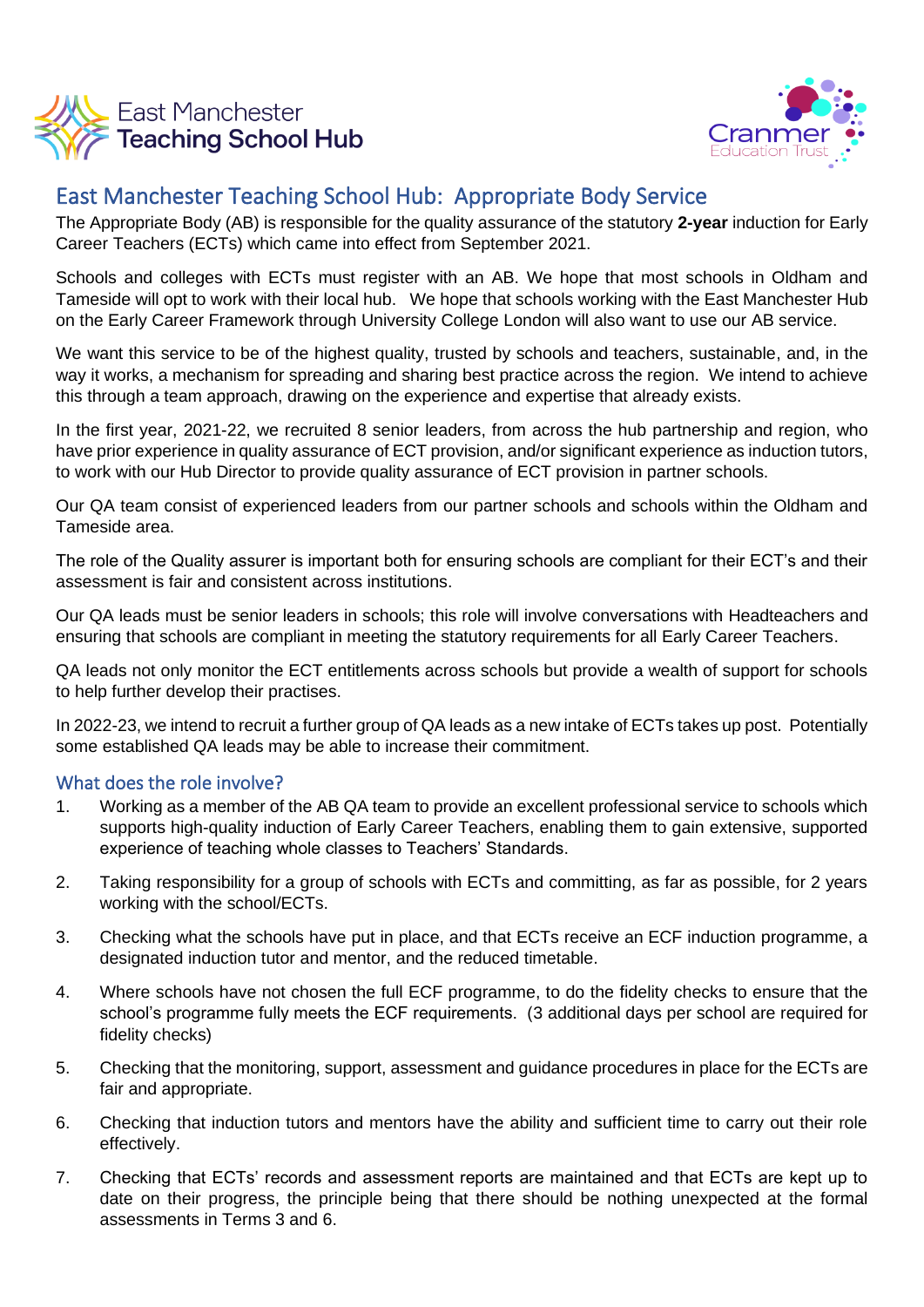



- 8. Delivering training to Induction Tutors at the start of the schoolyear, plus "refreshers" in the Spring and Autumn terms.
- 9. Providing support and advice for induction tutors/schools/sometimes ECTs when questions arise.
- 10. Participating in AB team meetings to review/evaluate/plan, informing the Hub Director/AB lead of any significant potential issues re:
	- Reduction/extension of induction periods.
	- ECTs who are in danger of not meeting the standards and actions being taken.
	- Any schools' non-compliance with statutory induction and actions being taken.
- 11. Ensuring that an interim assessment is completed for any ECT who leaves a post after completing one term or more in a school but before the next formal assessment takes place.
- 12 Advising the AB re any requested reduction or extension of the induction period in line with statutory guidance.
- 13. Making the final recommendation to the AB on whether the ECT's performance against the Teachers' Standards is satisfactory.

#### Commitment and Remuneration

The extent of the commitment will depend upon the number of ECTs registered with the AB, and it is likely to be around 8 days per annum. If a school has opted for the Core Programme, or is devising their own, there will need to be 3 fidelity checks to ensure that the programme covers all the ECF. 3 additional days will be added to fund the QA lead working with the school to perform the checks before the QA of the implementation.

QA leads must attend the training and the termly meetings with the QA team and AB lead. They must be available at key points in the year to lead training themselves for induction tutors and for their Quality Assurance visits (up to 20% of ECTs, over the 2 years) which fit in with their schools.

There are review points in December, April and July, when AB leads must work to deadlines.

**Maintaining contact with schools between these review points is important**. Some induction tutors will need more support than others, depending on their experience. Our business support will be able to answer many of the questions that come through, but there will be those that will need to be referred to the QA lead. The scope builds in time for these more complex issues.

We will ask leads to keep a record of activity which will be reviewed at the half-termly meetings, so that workload can be shared/managed.

**Remuneration** will be at the senior leader rate of £400 per day to be invoiced termly and paid in arrears.

The Service Level Agreement is with the QA Lead's employer, stipulating the individual. Notice period from both parties is 1 term.

**There will be training for QA leads** on the new statutory framework and the use of **ECT Manager** early in the autumn term, on the **20th of September.** QA leads will train the Induction Tutors of their schools starting in the first week of October

**If you are interested, we would like to hear from you**.